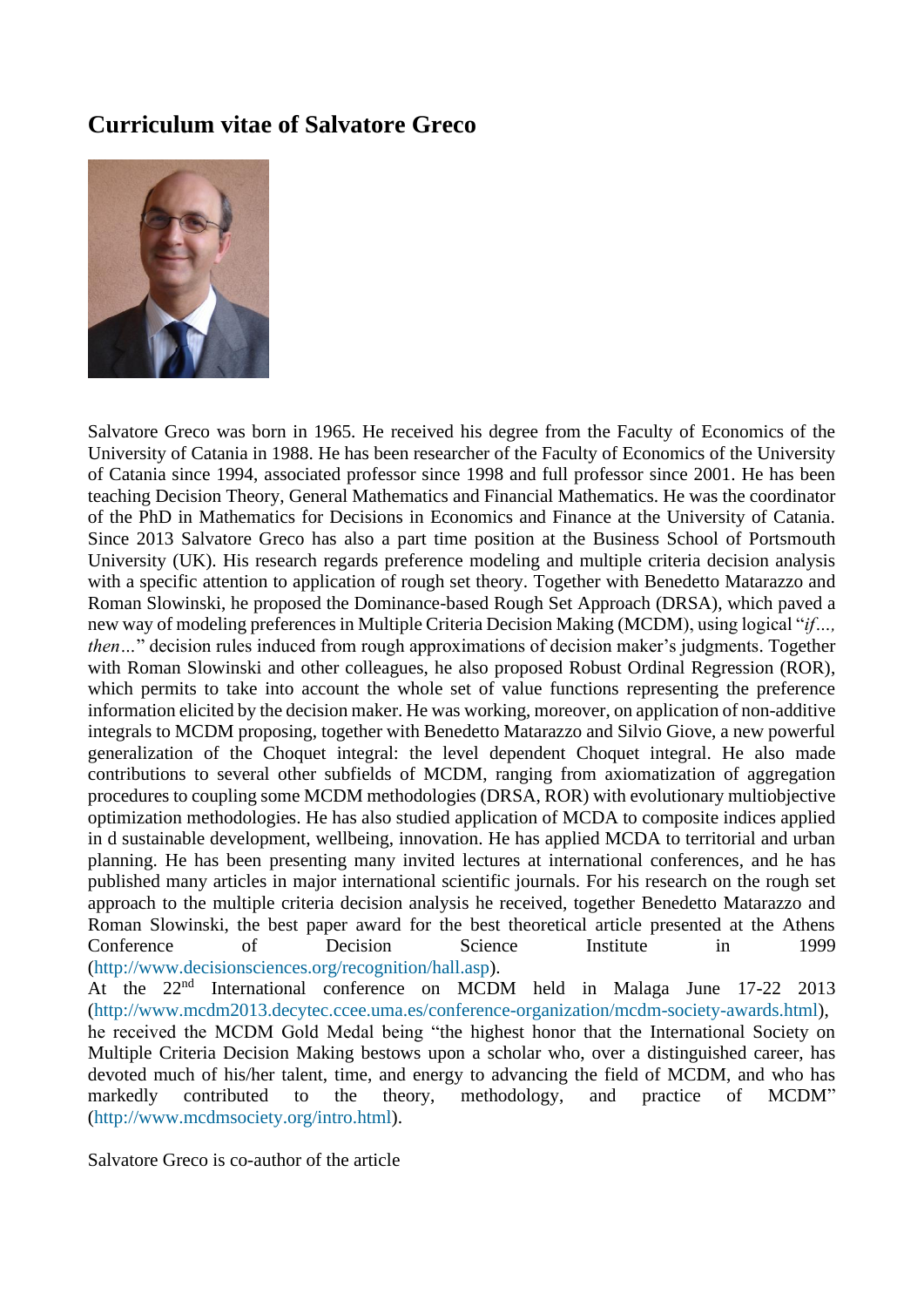Greco, S., Matarazzo, B., Slowinski, R., Rough Sets Theory for Multicriteria Decision Analysis, European Journal of Operational Research, 129, no.1 (2001) 1-47,

which has been included in a special issue of European Journal of Operational Research, among the 20 most cited articles published by the journal in its first forty years of its history (https://www.journals.elsevier.com/european-journal-of-operational-research/news/celebrate-40 years-european-journal-operational-research).

He has been invited professor at Poznan University of Technology (Poland), Université Paris Dauphine and Ecole Central in Paris.

Together with Josè Figueira and Matthias Ehrgott, he edited the state-of-the-art collection of chapters on Multiple Criteria Decision Analysis, published by Springer in 2005, which became a reference book in the field, receiving more than 3000 citations according to Google Scholar:

J. Figueira, S. Greco, M. Ehrgott (eds.) (2005). Multiple Criteria Decision Analysis: State of the Art Surveys. New York: Springer.

The above book has been followed by another state-of-the-art collection presenting the most recent advances in Multiple Criteria Decision Analysis:

M. Ehrgott, J. Figueira, S. Greco (eds.). Trends in Multiple Criteria Decision Analysis. Springer, Berlin, 2010.

Scopus reports 245 pubblications of Salvatore Greco cited all together 9355 times and an h-index of 49. Google Scholar reports a total of 21291 citations with an h-index of 65.

Together with Benedetto Matarazzo he organized the fifth International Summer School on Multiple Criteria Decision Making (Acireale-Catania, 2000).

Since 2010, Salvatore Greco is one of the three coordinators of the EURO Working Group in Multiple Criteria Decision Aiding (http://www.euro-online.org/web/ewg/1/ewg-mcda-multiple-criteriadecision-aiding and http://www.cs.put.poznan.pl/ewgmcda). He has been member of the executive committee of International Society (http://www.mcdmsociety.org/) on Multiple Criteria Decision Making for the years 2006-2009, 2011-2013, 2016-2019. In the years 2014-2019 Salvatore Greco was member of the scientific committee of AMASES (Italian Society for mathematics applied to economics and social sciences - [http://www.amases.org/homepage-3/administrative-bodies\)](http://www.amases.org/homepage-3/administrative-bodies) and in the years 2017-2019 he served as vicepresident. Salvatore Greco is currently vicepresident and president Elected of the MCDM Section of INFORMS [\(https://connect.informs.org/multiple-criteria](https://connect.informs.org/multiple-criteria-decision-making/)[decision-making/\)](https://connect.informs.org/multiple-criteria-decision-making/).

Salvatore Greco has organized three Dagstuhl seminars bringing together experts of Evolutionary Multiobjective Optimization and Multiple Criteria Decision Analysis: "Hybrid and Robust Approaches to Multiobjective Optimization" (18.01-23.01.2009, together with Kaisa Miettinen, Kalyanmoy Deb and Eckart Zitzler, http://drops.dagstuhl.de/portals/index.php?semnr=09041), "*Learning in Multiobjective Optimization* 6" (23-27.01.2012, together with Kaisa Miettinen, Joshua Knowles and Eckart Zitzler, [http://www.dagstuhl.de/12041\)](http://www.dagstuhl.de/12041), "Understanding complexity in Multiobjective Optimization" (11.01-16.01.2015, together with Kathrin Klamroth, Joshua Knowles and Günter Rudolph http://www.dagstuhl.de/de/programm/kalender/semhp/?semnr=15031), . Salvatore Greco has been also the chair of the MCDM track of the  $6<sup>th</sup>$  Evolutionary Multicriterion Optmization conference, EMO 2011, held in Ouro Preto, Brazil in 2011, [http://www.mat.ufmg.br/emo2011/,](http://www.mat.ufmg.br/emo2011/) and of the 7<sup>th</sup> Evolutionary Multicriterion Optmization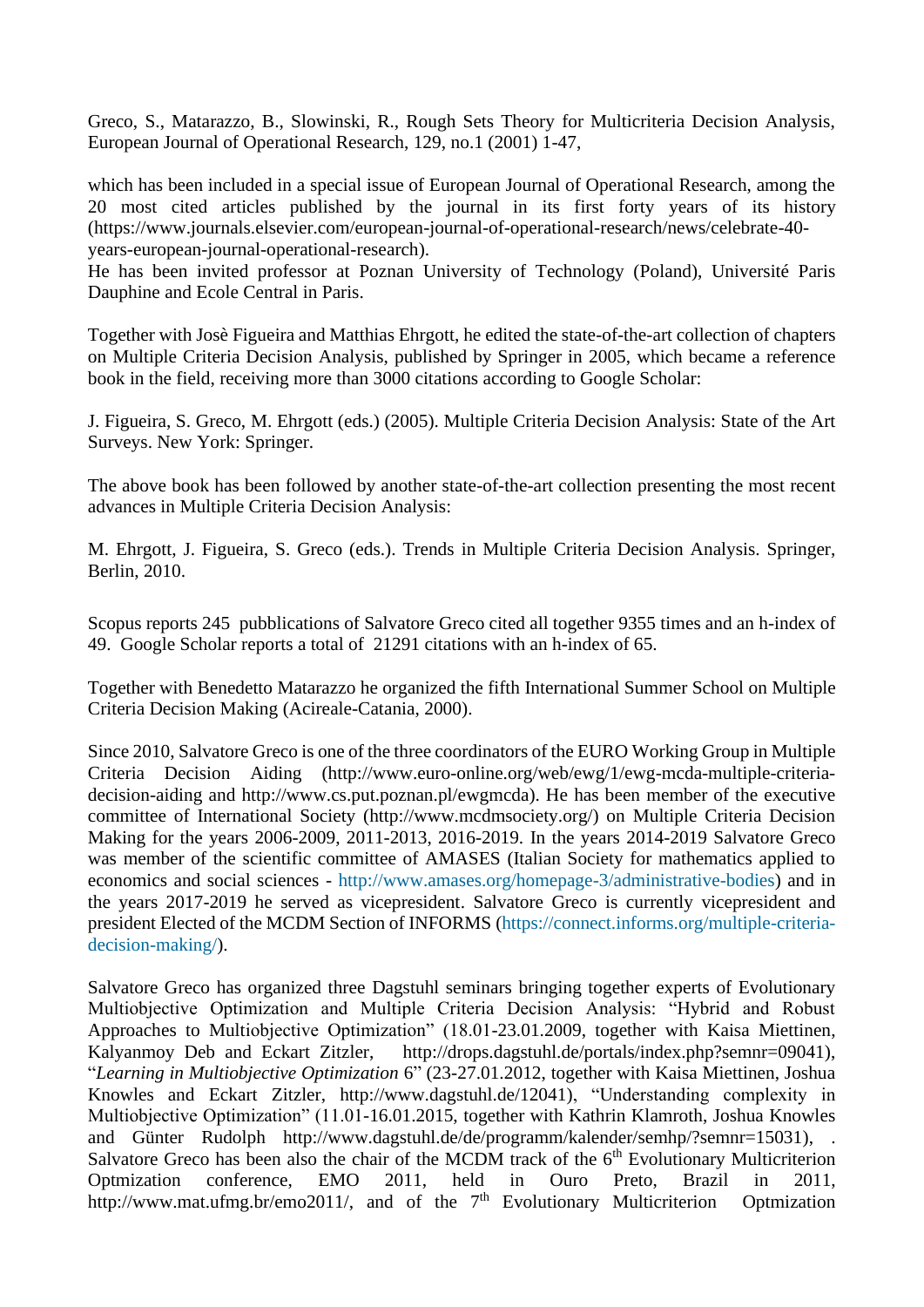conference, EMO 2013, that has been held in Sheffield, March 19-22, 2013 https://www.shef.ac.uk/emo2013.

Salvatore Greco is a member of the editorial board of the following international journals related to OR:

- European Journal of Operational Research http://www.journals.elsevier.com/european-journal-of-operational-research/editorial-board/

- Fuzzy Sets and Systems <http://www.journals.elsevier.com/fuzzy-sets-and-systems/editorial-board/>

- Journal of Multicriteria Decision Analysis (area editor) <http://www3.interscience.wiley.com/journal/5725/home?CRETRY=1&SRETRY=0>

- EURO Journal of Decision Processes http://www.springer.com/business+%26+management/operations+research/journal/40070/PSE?deta ilsPage=editorialBoard

- International Journal of Multicriteria Decision Making (IJMCDM) <http://www.inderscience.com/browse/index.php?journalCODE=ijmcdm>

- Transactions on Rough Sets <http://www.springer.com/computer/lncs?SGWID=0-164-2-99627-0>

- Journal of Computational Optimization in Economics and Finance [https://www.novapublishers.com/catalog/product\\_info.php?products\\_id=6353](https://www.novapublishers.com/catalog/product_info.php?products_id=6353)

- International Journal of Strategic Decision Sciences (IJSDS) http://www.igi-global.com/journals/details.asp?id=8227

Salvatore Greco has been the chair of the  $14<sup>th</sup>$  International Conference on Information Processing and Management of Uncertainty in Knowledge-based Systems conference, IPMU 2012, held in Catania, July 9-13 2012 (http://www.ipmu2012.unict.it/organization.html). The conference had around 300 participants. He has also organized the 78<sup>th</sup> meeting of the EURO Working Group on Multiple Criteria Decision Aiding that was held in Catania, October 24-26 2013,  $(http://www.mcda78.unict.it/MCDA78/)$  and the  $28<sup>th</sup>$  Conference of the European Chapter on Combinatorial Optimization (ECCO 2015) held in Catania on May 28-30, 2015 (http://www.ecco2015.unict.it/ECCO2015/).

Salvatore Greco has been in the scientific program of the following international conferences (2003- 2009)

- Program committee of 1st INTERNATIONAL CONFERENCE ON ALGORITHMIC DECISION THEORY, Venice, October 20-23 2009 (events.math.unipd.it/adt2009/)
- Program committee of IFSA2009 / EUSFLAT09, Lisbon, July 20-24 2009 (ifsa2009.ist.utl.pt/)
- Program committee ISMIS 2009 , September 14-19 2009, (http://ismis09.vse.cz/)
- Program Committee of MPREF 10: 5th Multidisciplinary Workshop on Advances in Preference Handling, August 16-17 Lisbon, ( /http://preferencehandling.lip6.fr/welcome.html)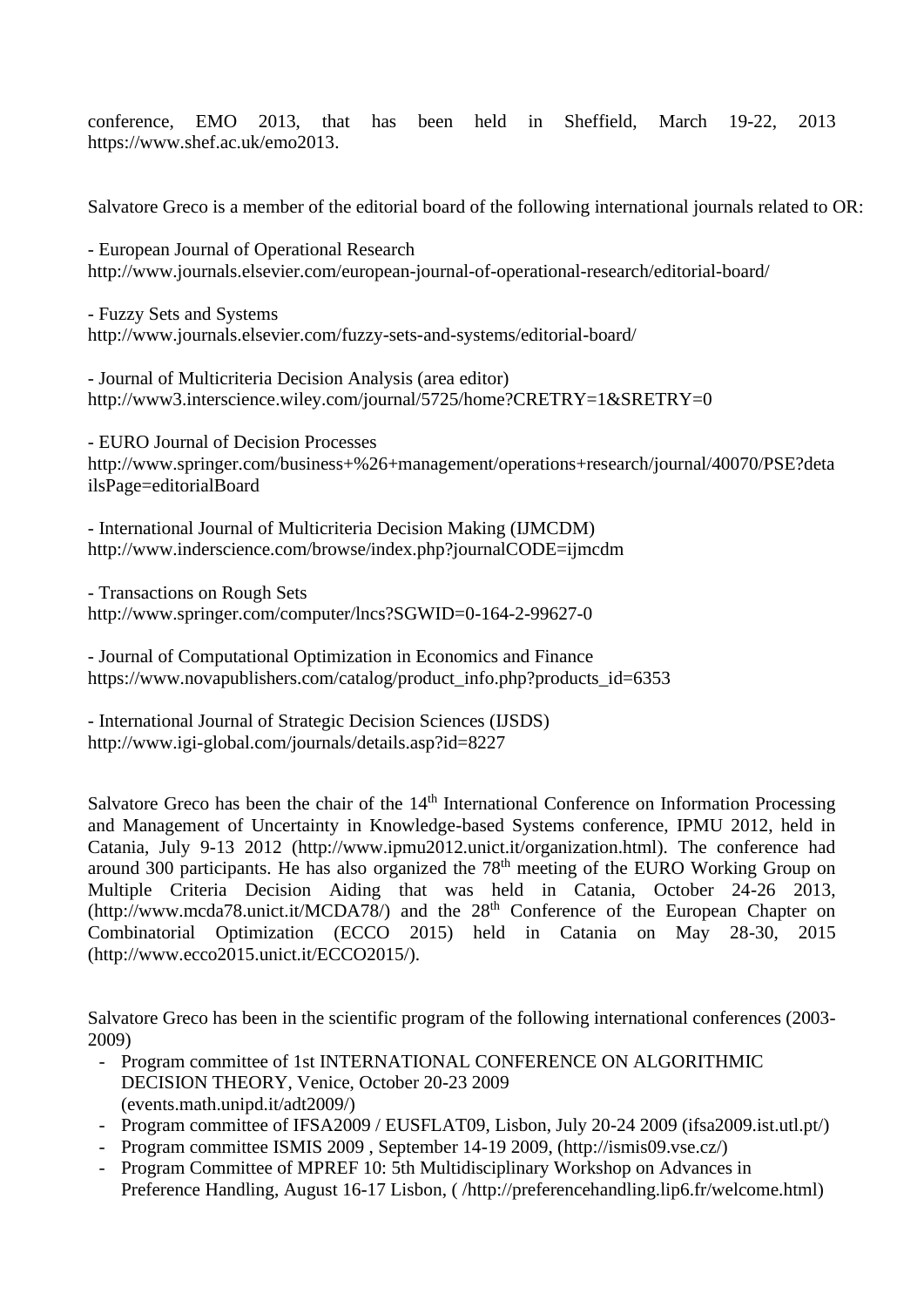- Program Committee of Rough Sets and Current Trends in Computing 2010 (RSCTC 2010), 28- 30 June 2010, Warsaw : http://www.rsctc2010.org/)
- Program Committee of The Fifth International Conference on Rough Set and Knowledge Technology, October 15-17, 2010, Beijing (http://rskt2010.bjtu.edu.cn/)
- Program Committee of Simulated Evolution And Learning (SEAL-2010), 01-04 December 2010, Indian Institute of Technology Kanpur, India (www.iitk.ac.in/kangal/seal10/)
- Organizer of the stream of sessions in "Multiple criteria decision making" for EURO'2010 24th European Conference on Operational Research Lisbon, July 11 - 14, 2010 (http://www.euro2010lisbon.org/);
- Invited organizer together with Kalyanmoy Deb, Kaisa Miettinen and Eckart Zitzler of the seminar "Hybrid and Robust Approaches to Multiobjective Optimization" Dagstuhl (Germany) 18-23 January 2009 (http://www.dagstuhl.de/de/programm/kalender/semhp/?semnr=09041);
- Organizer of the stream of sessions in "Multiple criteria decision making, optimization & group decision " EURO2009 23rd European Conference on Operational Research Bonn, July 5 - 8, 2009 (http://www.euro-2009.de/index.php);
- Organizer of the stream of sessions in "Multiple criteria decision analysis" EURO2007 22nd European Conference on Operational Research, July 8-11 2007 (http://euro2007.vse.cz/pdf/program.pdf)
- Steering committee of Second International Conference, RSKT 2007 Toronto, Canada, May 14-16, 2007 (http://www.springerlink.com/content/q1g790t37t60/front-matter.pdf)
- Program committee Chairs of The Fifth International Conference on Rough Sets and Current Trends in Computing Kobe, 6-8 November 2006 (RSCTC 2006, http://rsctc2006.med.shimane $u.ac.jp/$
- Organizer of the stream "Multiple Criteria Decision Aiding" (together with José Figueira, Roman Slowinski) and "Preference Learning" (with [Krzysztof Dembczynski](javascript:popup_imp() and Roman Slowinski) in the EURO 2015 conference held in Glasgow, July 12-15, 2015 [\(http://www.euro2015.org/\)](http://www.euro2015.org/).
- Organizer of the stream "Preference Learning" (with [Krzysztof Dembczynski a](javascript:popup_imp()nd Roman Slowinski) in the INFORMS 2014 conference held in Barcelona, July 13-18, 2014 [\(http://ifors2014.org/\)](http://ifors2014.org/).
- Organizer of the stream "Preference Learning" (with [Krzysztof Dembczynski a](javascript:popup_imp()nd Roman Slowinski) in the EURO 2013 conference held in Roma, July 1-4, 2013 (http://euro2013.org/).

Salvatore Greco has participated to two recent EU projects:

- PERCEIVE, being the acronym of "Perception and evaluation of Regional and Cohesion Policies by Europeans and Identification with the values of Europe" (https://www.perceiveproject.eu/about-the-project/)
- CLIC, Circular models Leveraging Investments in Cultural heritage adaptive reuse (https://www.clicproject.eu/)

## **Five publications of Salvatoe Greco**

- 1) Greco S, Matarazzo B, Slowinski R. Rough sets theory for multicriteria decision analysis. *European Journal of Operational Research*. 2001 Feb 15;129(1):1-47.
- 2) Greco S, Mousseau V, Słowiński R. Ordinal regression revisited: multiple criteria ranking using a set of additive value functions. *European Journal of Operational Research*. 2008 Dec 1;191(2):416-36.